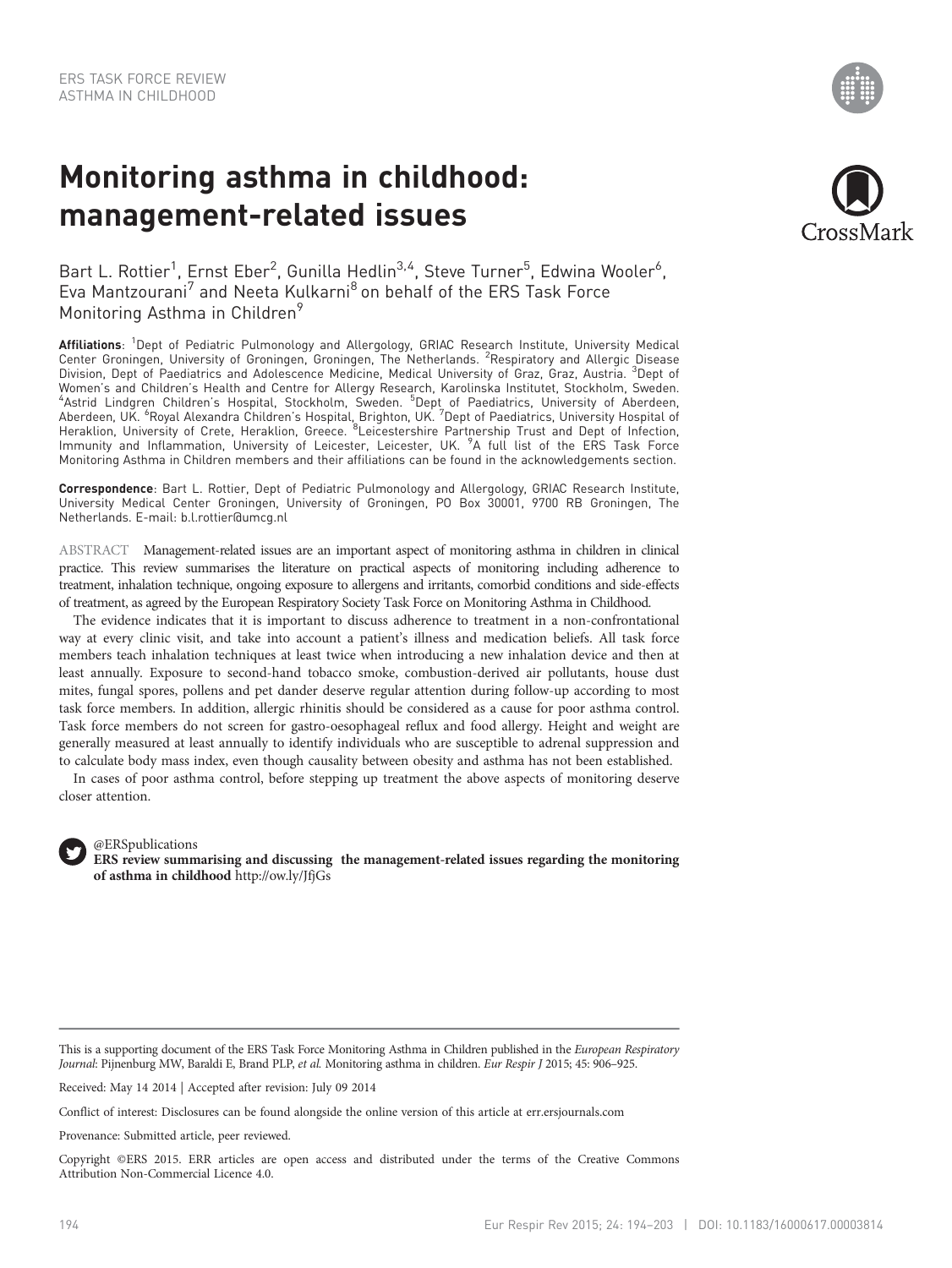# Introduction

Monitoring is essential to reach the ultimate goal of asthma treatment: obtaining clinical control and reducing future risks to a child with asthma.

Recently, a European Respiratory Society Task Force on Monitoring Asthma in Childhood was published [\[1](#page-6-0)]. In the present review we aim to discuss aspects of monitoring related to the management of children with asthma in more detail. Monitoring adherence to treatment, inhalation technique and side-effects of management are issues that should be routinely checked. In the case of poorly controlled asthma other factors might be considered, such as persistent exposure to tobacco smoke or allergens. This review also covers conditions that may aggravate asthma (e.g. allergic rhinitis, environmental irritant exposure and obesity) or that may become apparent during follow-up. Three other articles in this issue of the European Respiratory Review will address general considerations on monitoring asthma in children, monitoring symptoms, exacerbations and quality of life, and monitoring lung function, bronchial responsiveness and inflammation [[2](#page-6-0)–[4\]](#page-6-0). As no formal grading of the evidence was conducted, this statement does not contain recommendations for clinical practice.

## Adherence to treatment

According to the World Health Organization, adherence to treatment is defined as the extent to which a person's behaviour (taking medication, following a diet and/or executing lifestyle changes) corresponds with agreed recommendations from a healthcare provider. Although concordance has more recently been used to express the collaborative relationship between care takers and care providers on the basis of equality, adherence is more commonly used and is, therefore, used in this review.

Poor adherence to medication is common in chronic conditions, and patients' and parents' illness and medication beliefs are by far the most consistent and strongest predictors of adherence to inhaled corticosteroids (ICS), the mainstay of treatment for children with persistent asthma [\[5](#page-6-0)–[8](#page-6-0)].

Scheduled close follow-up of children with asthma, providing repeated tailored education, agreement on treatment goals and methods, and addressing patients' and parents' beliefs and concerns, helps to improve asthma control [\[6](#page-6-0), [9](#page-6-0), [10\]](#page-6-0). As adherence to ICS is strongly associated with asthma control, improving adherence, compared to any improvement in specific medical treatment, may be the most cost-effective way to improve asthma control [\[11](#page-6-0), [12](#page-6-0)]. In children with problematic asthma, medication issues and issues on prevention of exposures contributed to poor asthma control in nearly half of the children [[13](#page-6-0)].

Taken together, the evidence indicates that adherence to maintenance treatment is a matter that warrants attention at each appointment with a healthcare provider, in particular in children with poorly controlled asthma.

# How to measure adherence

There is no gold standard to measure adherence to treatment. Interviews and self-reporting by patients and/or parents tend to overestimate adherence. Face-to-face interviews have been demonstrated to be more effective than computer-assisted or written interviews in reporting adherence, but still overestimates adherence to treatment [[14](#page-6-0)]. Pharmacy refill rates seem to be as equally unreliable as self-reported adherence [[15](#page-6-0)]. Electronic data recording may be the most reliable way to assess adherence, however, this should be balanced against extra costs [[14\]](#page-6-0). In a recent study in 2–6-year-old children, electronically recorded adherence demonstrated a relatively high median adherence rate of 92% (interquartile range 76–97%) over a 3-month period [[16\]](#page-6-0). Importantly, parents who believed that ICS maintenance therapy was needed for their child's health, those who viewed ICS administration as convenient and those who expected little harm from medication had higher adherence rates to ICS. This evidence suggests that all these are important issues for follow-up visits of children with asthma.

In clinical trials where electronic monitoring was applied, adherence was ∼70% for all diseases that needed twice daily dosing of medication [[17](#page-6-0)].

In general, an increasing number of daily doses leads to decreased adherence, even in clinical trials, although the effect is small [\[17\]](#page-6-0). In real life, adherence can therefore often be expected to be lower. Additional risk factors for poor adherence are growing up in single parent families, replacement of the caregiver, lower education of the mother and prescribing more than two inhalations a day [\[18](#page-7-0), [19\]](#page-7-0). In most studies a link between education level and adherence was not shown.

Motivational interviewing is a patient-centred approach to discuss behaviour change by helping children or their parents to say why and how they might change [\[20\]](#page-7-0). A systematic review that included 72 studies (no paediatric studies) found that motivational interviewing outperformed traditional advice given in 80% of studies [[21](#page-7-0)]. The evidence suggests that adherence can be improved by applying specific communicative consultation skills [[22](#page-7-0)].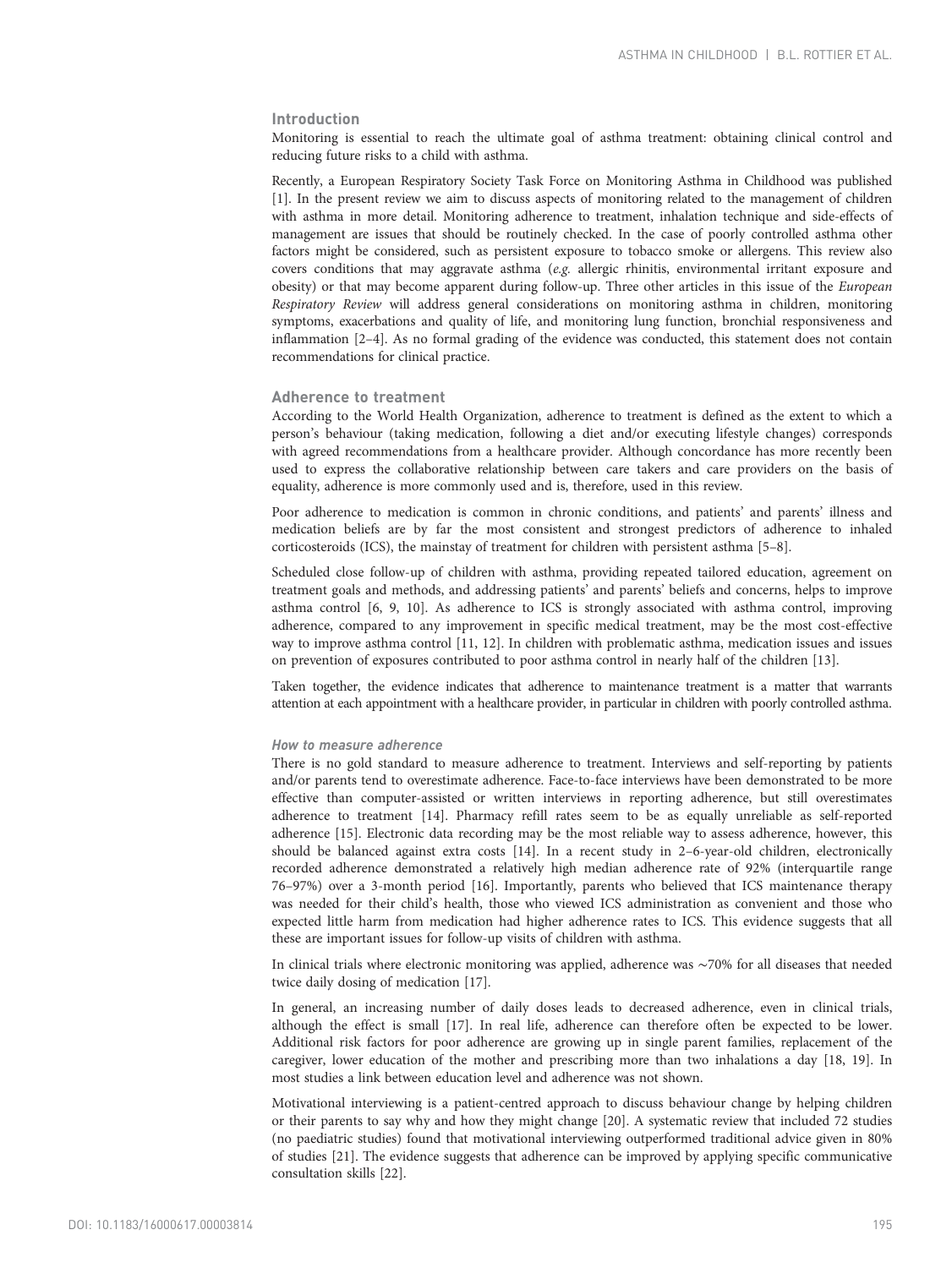All task force members discuss adherence to treatment at every patient visit and a non-confrontational way of interviewing may be preferred, which may be sufficient in children with mild-to-moderate disease. However, in children with severe, uncontrolled asthma, assessing adherence by electronic measurement or directly observed therapies is more reliable and might be considered. If these are unavailable, prescription records or refill rates could provide useful information. In some cases home visits may be useful. Educational interventions alone are insufficient to enhance medication adherence in children and adolescents [[23](#page-7-0)].

# Inhaler technique

After adequate adherence to treatment, correct inhaler technique is a prerequisite of successful asthma treatment. Correct inhaler technique involves using an age appropriate device, handling the device correctly and performing an (age dependent) adequate breathing manoeuvre [[24](#page-7-0)]. Healthcare professionals should demonstrate any asthma inhaler device that a child needs to use to the child and their family and then have the child or parent demonstrate how they would use the device [[25](#page-7-0)]. Less than one-third of asthmatic children receiving treatment with a dry powder inhaler performed all essential steps correctly compared with 67% of children using a pressurised metered dose inhaler ( pMDI)/spacer combination [[26\]](#page-7-0). Repeated instruction led to improved performance compared to a single instruction given by a general practitioner [[26](#page-7-0)].

In younger children it may be necessary to demonstrate to the parents how to hold a child securely to aid treatment administration, particularly with a spacer and facemask. Furthermore, patients should be actively encouraged to ask questions regarding asthma medication devices [\[25\]](#page-7-0). In adults, there is evidence that a patient is more likely to correctly use an inhaler that they like [[27](#page-7-0)]. Although in general it is logical to provide both anti-inflammatory and rescue medication in one type of inhaler, concurrent use of pMDIs and dry powder inhalers (DPIs) by children did not adversely affect spacer/inhalation technique in an observational study [\[28](#page-7-0)].

It has been well documented that children learn through play and utilising some simple play strategies can improve inhaler technique. Placing stickers on spacers, distracting children with nursery rhymes or videos and trying to make the whole experience fun rather than a stressful intervention can help with the acceptance of inhaler devices. Although appealing, this is not supported by strong evidence; for example, an attractive spacer device like the "funhaler" did not improve adherence or asthma control [\[29, 30\]](#page-7-0).

In order to achieve and maintain a correct inhalation technique, the procedure has to be taught and checked and taught again; the number of newly referred patients demonstrating a correct inhalation technique improved from 57.4 to 97.9% after three comprehensive instruction sessions [\[31\]](#page-7-0). Telepharmacy counselling via interactive compressed video (which allows real-time video and audio interaction between individuals in different physical locations) was superior to education provided via written instructions on an inhaler package insert in adolescents with asthma [[32](#page-7-0)]. Instruction of inhaler technique by telephone resulted in an improvement in inhaler technique both for pMDIs and for DPIs in adults [[33\]](#page-7-0). Also, repeated instruction by a respiratory therapist led to a relevant improvement in inhaler technique [\[34\]](#page-7-0).

Although it might be anticipated that combination inhalers improve adherence compared with the use of separate inhalers, this was not demonstrated in a randomised controlled trial [[35](#page-7-0)].

The evidence indicates that inhaler technique is improved if taught, repeated back and checked at least twice when new drugs or devices are prescribed, with deteriorating asthma control or at least annually. The European Respiratory Society/International Society for Aerosols in Medicine consensus paper provides detailed recommendations on checking inhalation technique and states that this should be performed regularly and that adherence should be reviewed at every visit. Furthermore, this paper recommends not switching to a new device without the patient's involvement or without follow-up education on how to use the device properly [\[24\]](#page-7-0).

# Side-effects of drug treatment

During long-term use of low-to-moderate doses of ICS (beclometasone 200–400 µg·day−<sup>1</sup> or equivalent), the risk of systemic side-effects is very low [\[36, 37](#page-7-0)]. Height growth may be reduced by approximately 0.5–2 cm during the first 1–2 years of treatment [\[38](#page-7-0)]; whether or not this persists over time a matter of debate [[39](#page-7-0), [40\]](#page-7-0). Even if the effect is persistent, the advantages of ICS maintenance therapy outweigh its risks [\[37](#page-7-0)]. Although more serious systemic side-effects, such as adrenal suppression, are almost exclusively seen during treatment with high-dose ICS, they may occur in children on low-dose ICS [[41\]](#page-7-0). Children using high doses of ICS warrant monitoring for possible adrenal suppression. More research is needed to define which adrenal suppression tests are useful and in which children. Most members of the task force would consider nasal and topical corticosteroids when assessing total corticosteroid dose.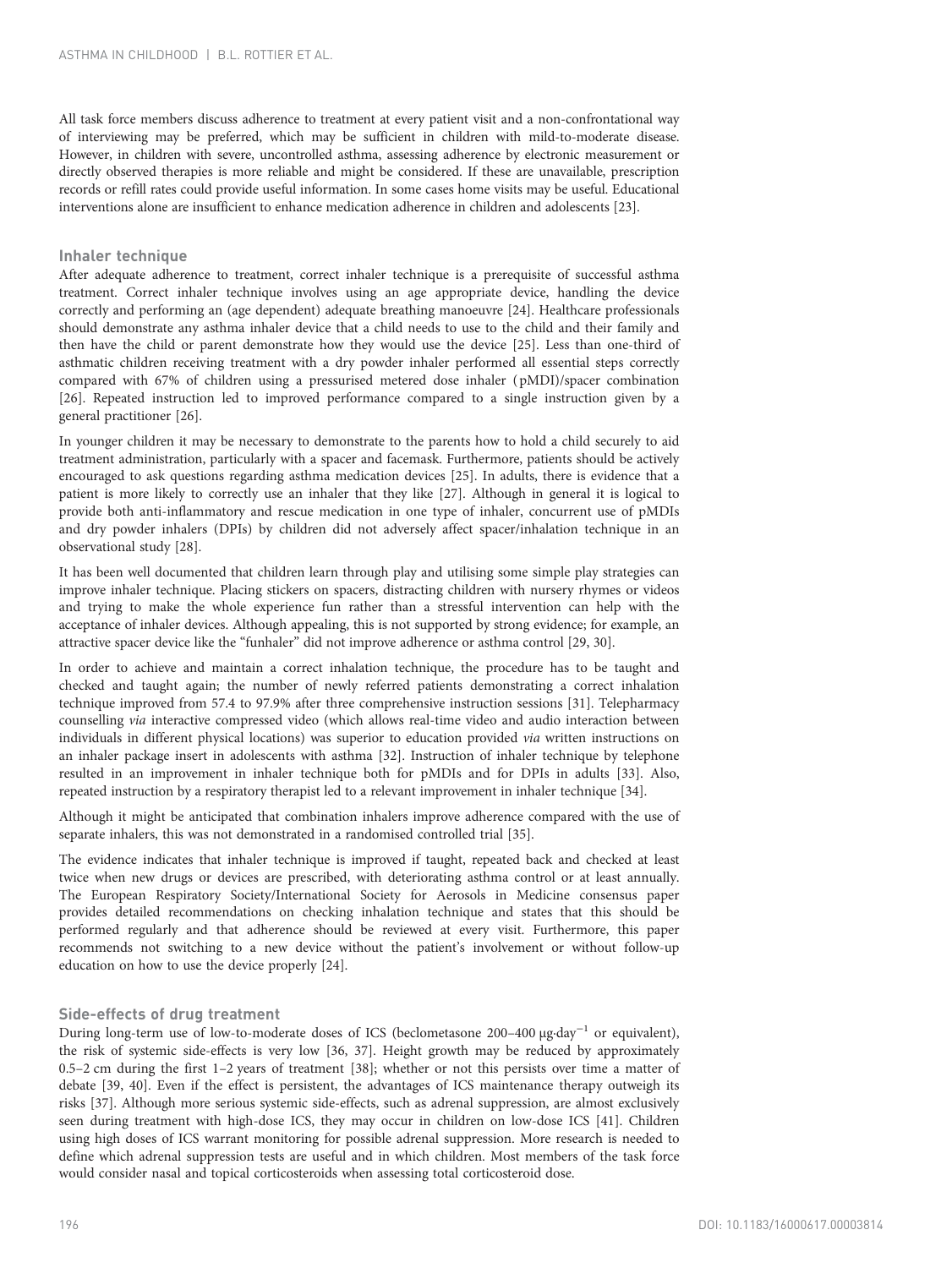Local side-effects, such as thrush and hoarseness, are rare and easily manageable by teeth brushing or mouth rinsing after administration of ICS [[42](#page-7-0)]. Apart from monitoring height growth, which is mandatory for all paediatric chronic conditions, there is no need to monitor children with asthma with respect to potential side-effects of ICS maintenance therapy. Height and weight should be measured at least annually but preferably at every routine visit [[43](#page-7-0)]. It may be important to discuss the fear of side-effects with parents during the clinic visits.

## Monitoring diseases that may aggravate asthma

Food allergy, obesity and gastro-oesophageal reflux are conditions that may present simultaneously with asthma, may aggravate asthma or may mimic asthma. Their potential role has recently been reviewed and therefore is only discussed briefly here [[44](#page-7-0)]. It may be necessary to identify these comorbidities and treat them accordingly, particularly in those with poor asthma control.

Asthmatic children with rhinitis, compared with those without, have been reported to have poorer asthma control, reduced quality of life, increased risk for emergency visits or hospitalisations and higher healthcare costs [\[45](#page-7-0)–[48\]](#page-7-0). Signs and symptoms suggestive of rhinitis and rhinosinusitis are described in table 1. Most physicians ask about these symptoms and look for them at least annually. Although treatment for rhinitis has not been proven to improve asthma control, it is considered good practice to ensure that rhinitis symptoms are managed appropriately in a child with asthma.

Food allergy is commonly considered to be a risk factor for poor asthma control based on its association with severe and even fatal asthma exacerbations [[49](#page-7-0), [50\]](#page-7-0). However, it should be realised that the diagnosis of food allergy was not based on the gold standard for food allergy, the double-blind, placebo-controlled food challenge, in any of these studies. As up to 80% of children sensitised to a certain food do not show clinical allergy following oral ingestion of the food [\[51](#page-7-0), [52](#page-7-0)], most studies assessed sensitisation for foods and not allergy as a risk factor. Most patients with sensitisation to foods are also sensitised to aeroallergens, which is associated with a distinct, clinically more severe, atopic phenotype [[53](#page-7-0)]. Therefore, it is not the food allergy per se but sensitisation to multiple foods and aeroallergens that may be a risk factor for poor asthma control or severe exacerbations. In children with asthma, without any history of adverse reactions to foods, the members of the task force do not screen for food allergy. Children with asthma with confirmed food allergy and anaphylaxis might receive an adrenalin auto injector after appropriate training in its use [[54](#page-7-0)].

Gastro-oesophageal reflux can trigger cough in children, whether they are asthmatic or not [[55](#page-8-0), [56\]](#page-8-0). Based on largely descriptive small studies, gastro-oesophageal reflux has been suggested to cause impaired asthma control in children but there is limited data to support this. Usually these studies do not include an adequate control group and a causal link between gastro-oesophageal reflux and asthma symptoms

| TABLE 1 Symptoms and signs of rhinitis/rhinosinusitis                                                                                                                                                                                                                                                        |
|--------------------------------------------------------------------------------------------------------------------------------------------------------------------------------------------------------------------------------------------------------------------------------------------------------------|
| Typical symptoms and signs of (allergic) rhinitis<br>Runny nose<br>Congestion<br>Sneezing<br>Nasal itching (check for allergic salute, allergic crease and shiners)<br>Atypical manifestations of (allergic) rhinitis<br>Cough (check for post-nasal drip)                                                   |
| Eustachian tube dysfunction<br>Secretory otitis media and effusion/ask if otitis media occurs frequently<br>Decreased hearing (speech and language delay, child speaks loudly, child increases TV sound)<br>Poor school performance/poor concentration<br>Consider hearing test/audiometry<br>Sleep problems |
| Disturbed sleep (ask about fatigue/irritability, poor concentration and school performance)<br>Snoring<br>Apnoea (check for hypertrophy of adenoids or of tonsils and consider a sleep study)                                                                                                                |
| Symptoms and signs of rhinosinusitis                                                                                                                                                                                                                                                                         |
| Cough<br>Purulent discharge (examine nose in older children)<br>Headache<br>Facial pain<br>Halitosis<br>Hyposmia                                                                                                                                                                                             |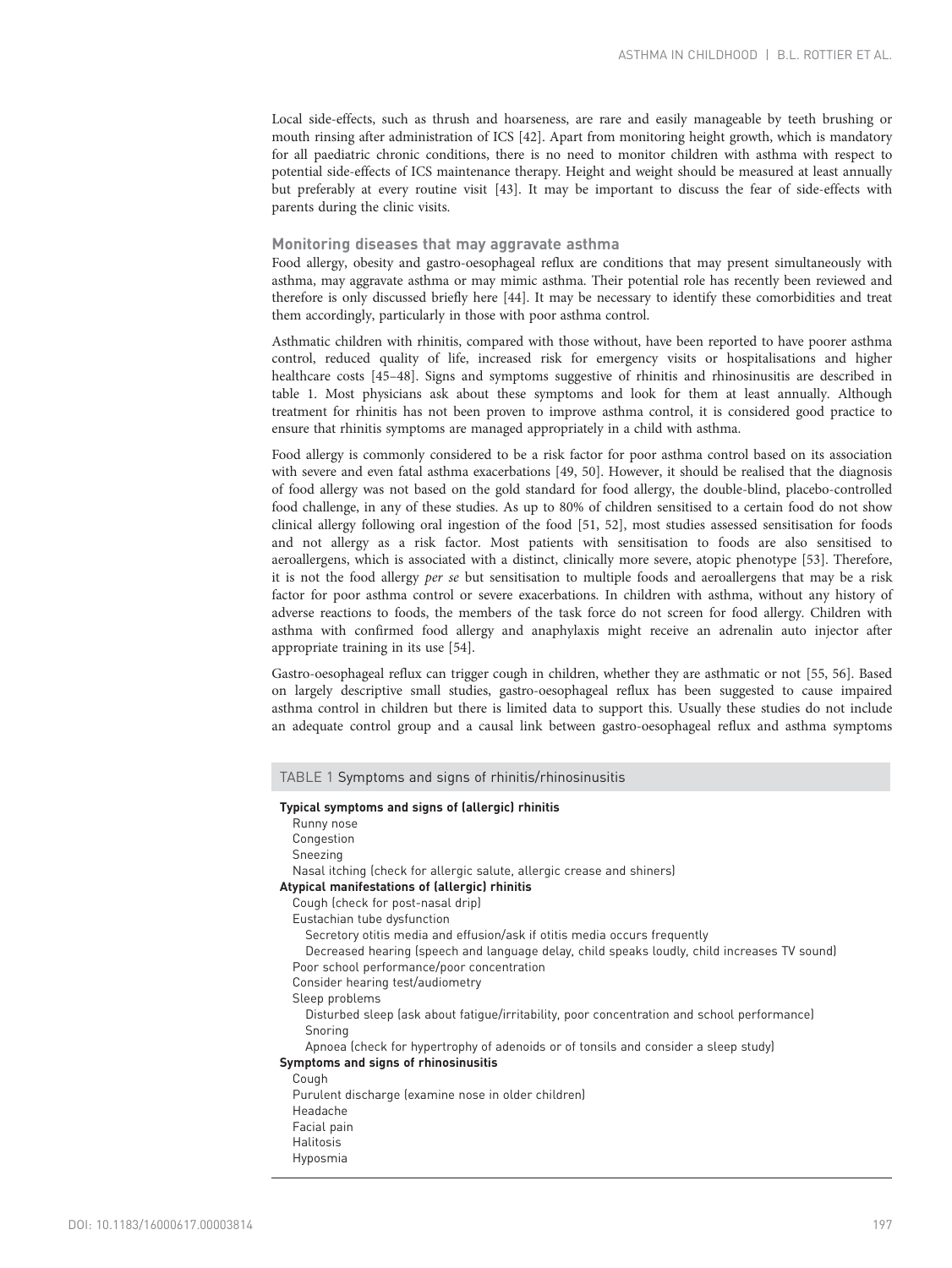could not be proven. The results from two controlled studies do not support wide-spread use of oesophageal pH testing in children with asthma who have symptoms despite being on controller medication [[57](#page-8-0), [58](#page-8-0)]. Treatment with lansoprazole in children with poorly controlled asthma, without symptoms of gastro-oesophageal reflux, did not improve symptoms or lung function. Therefore, diagnostic testing for gastro-oesophageal reflux has no role in monitoring asthma in children.

The relationship between obesity and asthma is complex and not yet fully understood. Being overweight per se is known to induce respiratory symptoms such as dyspnoea and wheezing which can mimic asthma [[59, 60](#page-8-0)]. Furthermore, obesity can have metabolic effects that contribute to airway inflammation [[61](#page-8-0), [62](#page-8-0)]. Comorbidity, including gastro-oesophageal reflux and obstructive sleep apnoea, may present symptoms that mimic asthma. More studies are needed to establish whether poorly controlled asthma leads to a more sedentary lifestyle and increasing obesity or whether obesity in itself decreases asthma control and, if so, whether it is just symptoms or also objective measures of control [[63](#page-8-0)]. In obese patients with uncontrolled asthma it is probably not sufficient to rely on symptoms alone. Exercise testing and/or measurement of markers of airway inflammation may be useful. Therefore, the task force members monitor weight and height in children with asthma in order to record body mass index.

## Environmental factors

Multiple environmental agents are known to worsen asthma symptoms; in this section only the most common indoor and outdoor environmental factors will be discussed, such as tobacco smoke, combustion-derived air pollutants, house dust mites, fungal spores, pollens and pet dander.

### Tobacco smoke

There is good evidence that second-hand tobacco smoke exposure causes asthma, more severe asthma symptoms, bronchial hyperresponsiveness, airways inflammation and adverse effects on respiratory health in children and adolescents [[64](#page-8-0)–[67\]](#page-8-0). Studies in emergency departments have identified that children presenting with wheeze are more likely to be exposed to second-hand tobacco smoke compared with those presenting with other conditions and that second-hand tobacco smoke exposure is weakly associated with more severe acute asthma [[66](#page-8-0), [68\]](#page-8-0). Due to ethical considerations, no study has deliberately exposed children to second-hand tobacco smoke in a randomised controlled trial, but intervention studies have sought to reduce second-hand tobacco smoke exposure in children with asthma with mixed success. In a study where asthma education included awareness of second-hand tobacco smoke exposure, exposure was reduced in only 17% of households but children living in these households experienced a 50% decrease in the number of hospital admissions over the following year [\[69](#page-8-0)]. A second study in children with asthma, of whom 50% were exposed to second-hand tobacco smoke, aimed at reducing second-hand tobacco smoke exposure by educating the parents, in combination with a high efficiency particulate air filter in the child's bedroom and allergen reduction interventions [[70](#page-8-0)]. Children who received the intervention had reduced symptoms and exacerbations during the 1-year trial plus the subsequent year but the intervention was not associated with a reduction in the number of households with smokers. A third study recruited young children with asthma whose parents smoked and studied an educational intervention, which included feedback on the child's urinary cotinine; the intervention was associated with reduced exacerbations but a nonsignificant reduction in urinary cotinine [[71](#page-8-0)]. A better understanding of how to motivate parents of children with asthma to change their smoking habits is required and once this has been achieved the impact of such an intervention on asthma exacerbations and control should be evaluated [\[72, 73](#page-8-0)].

Self-reported exposure to second-hand tobacco smoke by parents and older children is generally unreliable [[74\]](#page-8-0). There are several methods (measurements of cotinine, hair or nail nicotine, exhaled carbon monoxide and airborne nicotine) to objectively measure children's exposure to second-hand tobacco smoke but no gold standard. Currently there is no single recommended method for monitoring second-hand tobacco smoke exposure in children with asthma.

## Air pollution

Outdoor air pollution is a mixture of multiple toxic chemicals and gases, with varying composition depending on the source and meteorological conditions. Children appear to be more vulnerable to health effects of air pollution than adults due to a higher minute ventilation, higher levels of physical activity outdoors and that fact that their lungs are still developing [[75](#page-8-0)–[78\]](#page-8-0). A recent review, which included 20 studies in children investigating evidence of air pollution causing exacerbations of respiratory symptoms, found a high consistency of positive association [\[79\]](#page-8-0). This conclusion was similar to an earlier extensive review conducted by the World Health Organization [[80\]](#page-8-0). In a more recent study of 40 children living near roads, SPIRA-COHEN et al. [[81](#page-8-0)] showed that the relative risk for shortness of breath, wheeze and total symptoms was associated with personal elemental carbon exposure. In Greece, mean daily concentrations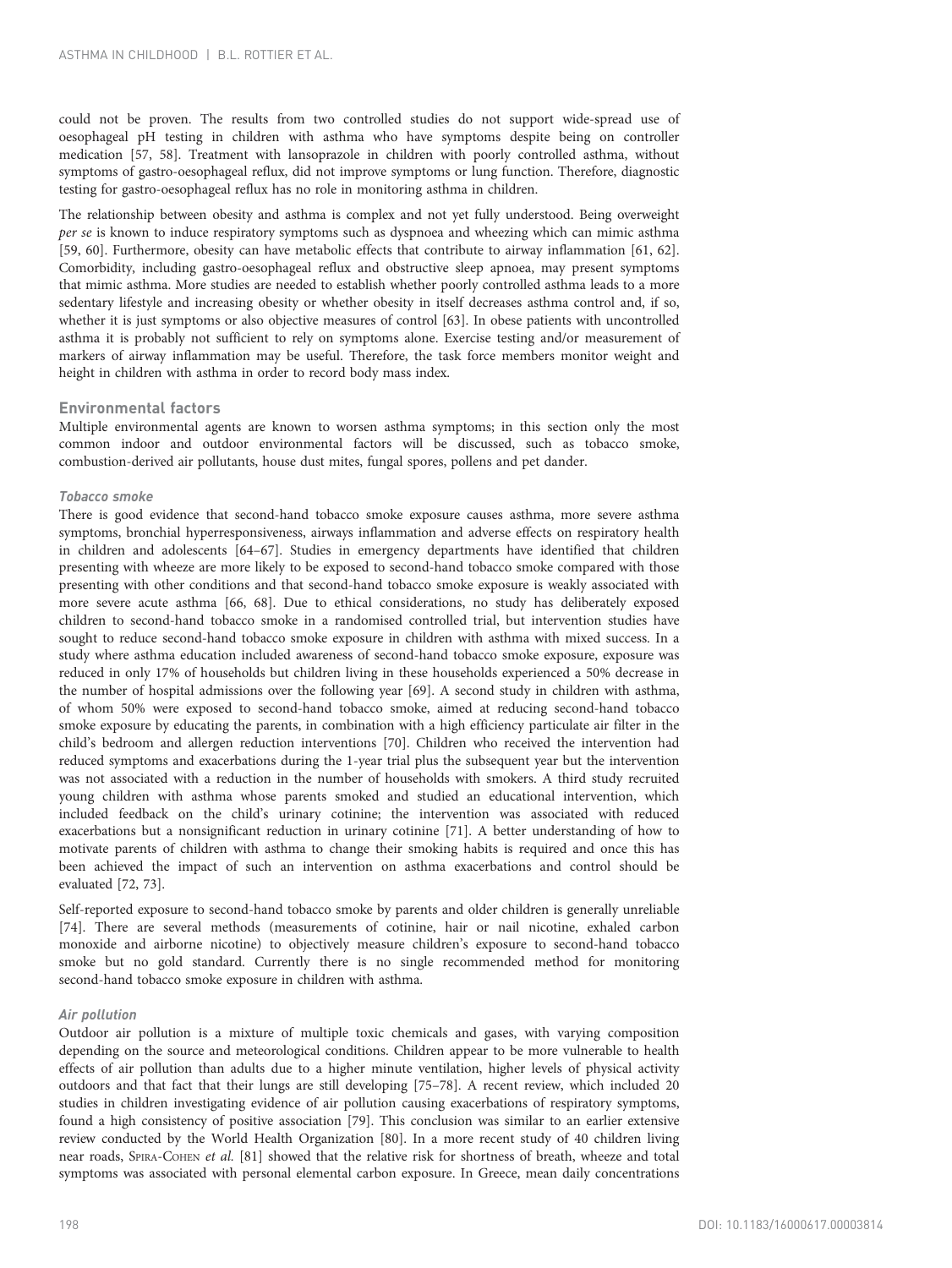of particles with a 50% cut-off aerodynamic diameter of 10 μm were significantly related to asthma admissions over a 4-year period in 3600 children [\[82\]](#page-8-0).

There is also a positive association between exposure to traffic-related air pollution and reduced growth in lung function [[83](#page-8-0)]. The measurement of outdoor pollutants is mainly carried out for regulatory purposes and is currently not used in clinical settings to monitor children with asthma.

The most common source of indoor pollutants is incomplete combustion of biomass and solid fuels (e.g. dung, wood, agricultural residues, charcoal and coal) [\[84\]](#page-8-0), kerosene, candles and incense [[85](#page-8-0), [86\]](#page-8-0), and mosquito coils [[87](#page-8-0)]. Exposure to mosquito coil smoke is common among working class populations in warm climates [[88](#page-8-0)]. Chronic exposure is associated with bronchial irritation, increased sputum production and persistent wheeze in children [\[88](#page-8-0)–[90](#page-8-0)]. A recent study from Taiwan, in which 3764 school children (mean age 12 years) were evaluated, demonstrated that the frequency of incense burning at home was associated with an increased risk of current asthma, medication use and exercise-induced wheeze [[87](#page-8-0)]. Indoor dampness is another important factor that is associated with a higher risk of asthma [\[91, 92\]](#page-9-0).

## Environmental allergen load

Common aeroallergens include house dust mites, pollens, pet allergens and fungal spores. In a recent review it was concluded that chemical and physical measures aimed at reducing house dust mite exposure could not be recommended; however, the meta-analysis was considered flawed for various reasons [\[93](#page-9-0), [94](#page-9-0)]. In a large study of 937 inner city children with asthma, individualised environmental intervention programmes reduced exposure to indoor allergens and resulted in decreased asthma morbidity [[70](#page-8-0)].

Most task force members ask specific questions, tailored to the local environment, about exposures likely to increase the risk of asthma or to trigger asthma exacerbations and these questions should be included in the assessment of all asthmatic children (table 2). Regional pollen counts are freely available on TV or the internet, and these may guide patients and parents in strategies to manage a potential increase in symptoms. Environmental manipulation within the home should be multifaceted, and may incur the family a great deal of time and expense with the possibility that the benefits may be limited. Most task force members do not take single measures to reduce allergen load as they are likely to be of little benefit.

The evidence for routine home visits to children with asthma to assess the environmental allergen load is limited, but such visits may be part of the work-up of children with persistent severe asthma before any changes or increase in treatment regimens are considered [[95](#page-9-0)].

#### Socioeconomic circumstances

Low education of parents is associated with under treatment of children with asthma and risk of exacerbations [[7](#page-6-0)]. Socially disadvantaged children with asthma have elevated asthma morbidity including more emergency room visits. Less access to quality healthcare and medications, more environmental exposures (including allergens, pollution and environmental tobacco smoke), psychosocial stress, exposure to violence and belonging to a minority group may all account for this [96]. It may be speculated that improving social and educational factors may improve asthma management in these children.

# Conclusion

Monitoring of asthma in children includes an evaluation of adherence on every check-up. Current practice by task force members is to teach inhalation technique at least twice when new drugs or devices are prescribed, and then at least annually or with deteriorating asthma control.

TABLE 2 Possible pollutants/exposures for discussion with parents and children in the clinic/ during a home visit

Second-hand tobacco smoke Traffic density near home/school Industries near home/school Cooking: use of wood/gas Type of heating: any use of biomass Pets: dogs/cats House dust Mould Chemicals used at home for cleaning Use of incense sticks/candles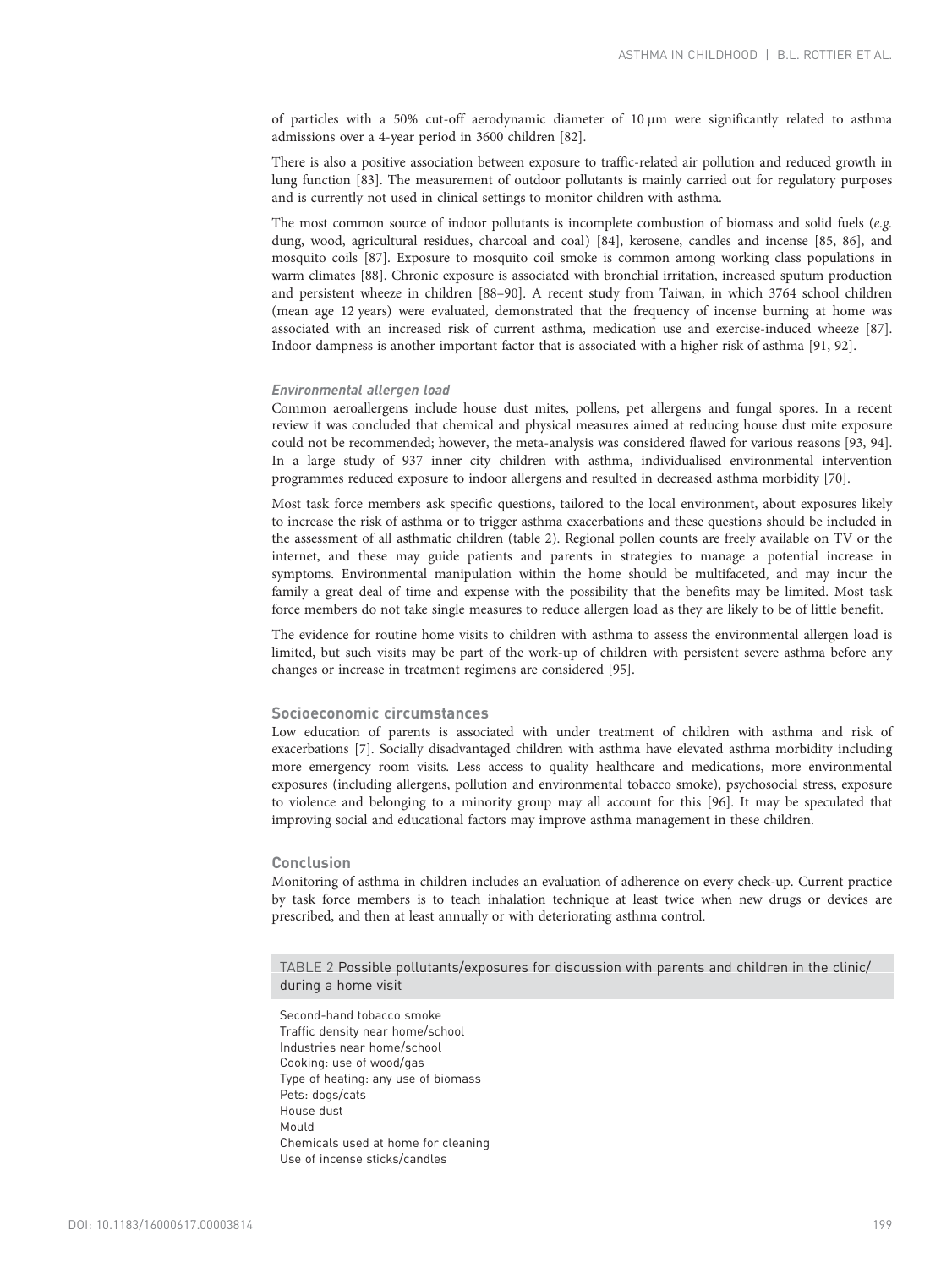<span id="page-6-0"></span>Apart from the generally accepted monitoring of height gain, there is no need to monitor children with asthma with respect to potential side-effects of ICS therapy. Particularly in children with poor asthma control, it is practice to screen for allergic or nonallergic rhinitis/rhinosinusitis and treat accordingly.

There is no evidence to use oesophageal pH testing in asthmatic children who have symptoms despite use of controller medication. Task force members do not screen for food allergy, except in children with a history suggesting food allergy and asthma.

All task force members educate parents about the possible environmental agents (e.g. second-hand tobacco smoke, other air pollutants) triggering asthma exacerbations. Single measures to reduce allergen loads are likely to be of little benefit.

## Acknowledgements

The Task Force members and their affiliations are as follows. Bart L. Rottier: Dept of Pediatric Pulmonology and Allergology, GRIAC Research Institute, University Medical Center Groningen, University of Groningen, Groningen, The Netherlands; Ernst Eber: Respiratory and Allergic Disease Division, Dept of Paediatrics and Adolescence Medicine, Medical University of Graz, Graz, Austria; Gunilla Hedlin: Dept of Women's and Children's Health and Centre for Allergy Research, Karolinska Institutet, and Astrid Lindgren Children's Hospital, Stockholm, Sweden; Steve Turner: Dept of Paediatrics, University of Aberdeen, Aberdeen, UK; Edwina Wooler: Royal Alexandra Children's Hospital, Brighton, UK; Eva Mantzourani: Dept of Paediatrics, University Hospital of Heraklion, University of Crete, Heraklion, Greece; Neeta Kulkarni: Leicestershire Partnership Trust and Dept of Infection, Immunity and Inflammation, University of Leicester, Leicester, UK; Eugenio Baraldi: Women's and Children's Health Dept, Unit of Respiratory Medicine and Allergy, University of Padova, Padova, Italy; Paul L.P. Brand: Dept of Paediatrics/Princess Amalia Children's Centre, Isala Hospital, Zwolle, and UMCG Postgraduate School of Medicine, University Medical Centre and University of Groningen, Groningen, The Netherlands; Kai-Hakon Carlsen: Dept of Paediatrics, Women and Children's Division, University of Oslo, and Oslo University Hospital, Oslo, Norway; Thomas Frischer: Dept Paediatrics and Paediatric Surgery, Wilhelminenspital, Vienna, Austria; Christiane Lex: Dept of Paediatric Cardiology and Intensive Care Medicine, Division of Pediatric Respiratory Medicine, University Hospital Goettingen, Goettingen, Germany; Karin C. Lødrup Carlsen: Dept of Paediatrics, Women and Children's Division, Oslo University Hospital, and Dept of Paediatrics, Faculty of Medicine, University of Oslo, Oslo, Norway; Mika J. Mäkelä: Skin and Allergy Hospital, Helsinki University Hospital, Helsinki, Finland; Alexander Moeller: Division of Respiratory Medicine, University Children's Hospital Zurich, Zurich, Switzerland; Ian Pavord: Dept of Respiratory Medicine, University of Oxford, Oxford, UK; Giorgio Piacentini: Paediatric Section, Dept of Life and Reproduction Sciences, University of Verona, Verona, Italy; Mariëlle W. Pijnenburg: Dept of Paediatrics/Paediatric Respiratory Medicine, Erasmus MC - Sophia Children's Hospital, Rotterdam, The Netherlands; David Price: Dept of Primary Care Respiratory Medicine, Academic Primary Care, Division of Applied Health Sciences, University of Aberdeen, Aberdeen, UK; Sejal Saglani: Leukocyte Biology and Respiratory Paediatrics, National Heart and Lung Institute, Imperial College London, London, UK; Peter D. Sly: Queensland Children's Medical Research Institute, The University of Queensland, Brisbane, Australia; Stanley J. Szefler: Children's Hospital Colorado and University of Colorado Denver School of Medicine, Denver, CO, USA.

## References

- 1 Pijnenburg MW, Baraldi E, Brand PLP, et al. Monitoring asthma in children. Eur Respir J 2015; 45: 906–925.
- 2 Lødrup Carlsen KC, Pijnenburg MW. Monitoring asthma in childhood. Eur Respir Rev 2015; 24: 178–186.
- 3 Brand PLP, Mäkelä MJ, Szefler SJ, et al. Monitoring asthma in childhood: symptoms, exacerbations and quality of life. Eur Respir Rev 2015; 24: 187–193.
- 4 Moeller A, Carlsen K-H, Sly PD, et al. Monitoring asthma in childhood: lung function, bronchial responsiveness and inflammation. Eur Respir Rev 2015; 24: 204–215.
- 5 Kaptein AA, Hughes BM, Scharloo M, et al. Illness perceptions about asthma are determinants of outcome. J Asthma 2008; 45: 459–464.
- 6 Klok T, Brand PL, Bomhof-Roordink H, et al. Parental illness perceptions and medication perceptions in childhood asthma, a focus group study. Acta Paediatr 2011; 100: 248–252.
- Koster ES, Wijga AH, Koppelman GH, et al. Uncontrolled asthma at age 8: the importance of parental perception towards medication. Pediatr Allergy Immunol 2011; 22: 462–468.
- 8 Kaptein AA, Klok T, Moss-Morris R, et al. Illness perceptions: impact on self-management and control in asthma. Curr Opin Allergy Clin Immunol 2010; 10: 194–199.
- 9 Brouwer AF, Brand PL. Asthma education and monitoring: what has been shown to work. Paediatr Respir Rev 2008; 9: 193–199.
- 10 Kuethe MC, Vaessen-Verberne AA, Bindels PJ, et al. Children with asthma on inhaled corticosteroids managed in general practice or by hospital paediatricians: is there a difference? Prim Care Respir J 2010; 19: 62–67.
- 11 Jentzsch NS, Camargos P, Sarinho ES, et al. Adherence rate to beclomethasone dipropionate and the level of asthma control. Respir Med 2012; 106: 338–343.
- 12 World Health Organization. Adherence to long-term therapies. Evidence for Action. Geneva, WHO, 2003.
- 13 Bracken M, Fleming L, Hall P, et al. The importance of nurse-led home visits in the assessment of children with problematic asthma. Arch Dis Child 2009; 94: 780–784.
- 14 Bender BG, Bartlett SJ, Rand CS, et al. Impact of interview mode on accuracy of child and parent report of adherence with asthma-controller medication. Pediatrics 2007; 120: e471–e477.
- 15 Otsuki M, Eakin MN, Rand CS, et al. Adherence feedback to improve asthma outcomes among inner-city children: a randomized trial. Pediatrics 2009; 124: 1513–1521.
- 16 Klok T, Kaptein AA, Duiverman EJ, et al. High inhaled corticosteroids adherence in childhood asthma: the role of medication beliefs. Eur Respir J 2012; 40: 1149–1155.
- 17 Claxton AJ, Cramer J, Pierce C. A systematic review of the associations between dose regimens and medication compliance. Clin Ther 2001; 23: 1296–1310.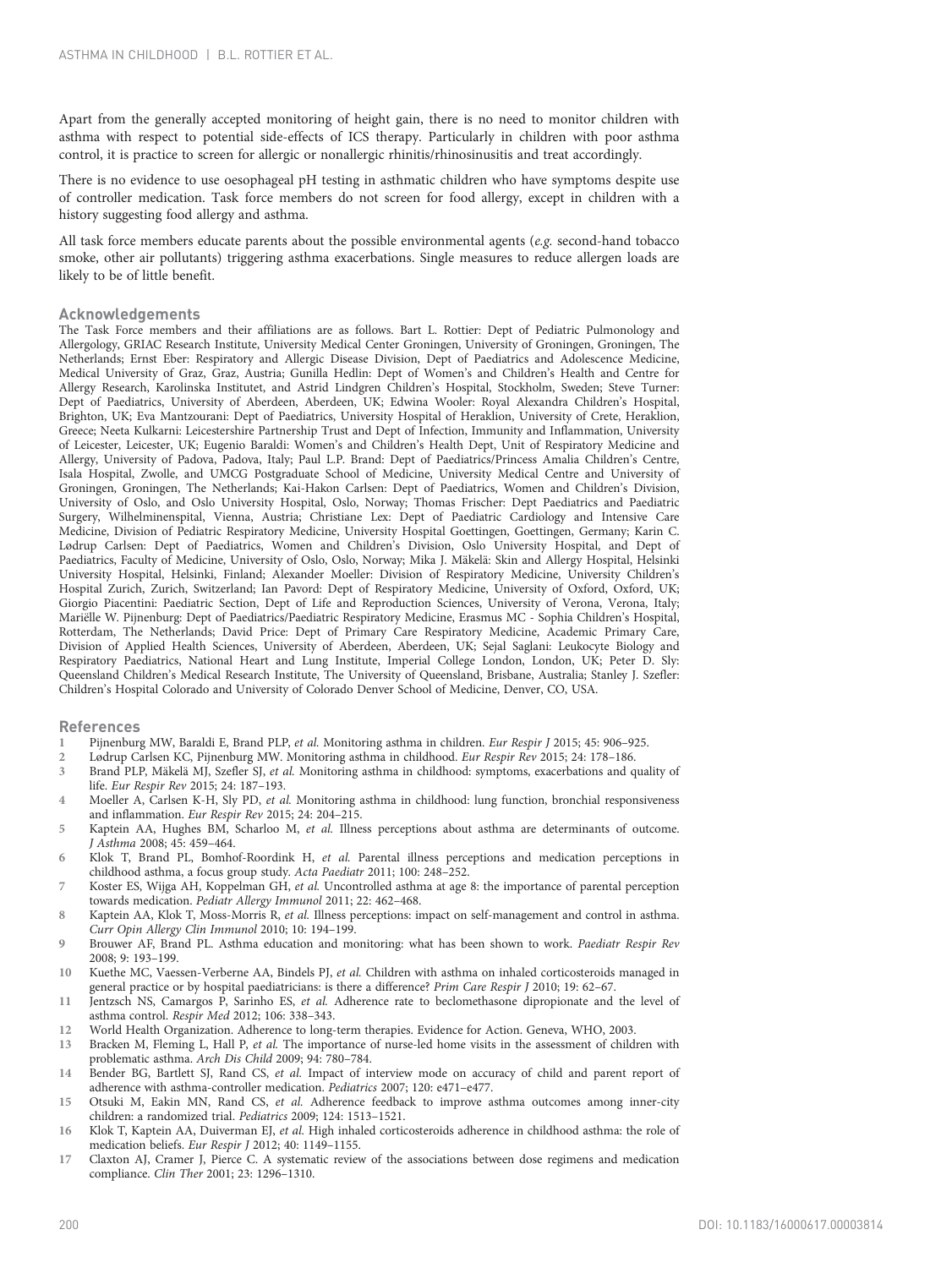- <span id="page-7-0"></span>18 Spicher M, Bollers N, Chinn T, et al. Adherence in single-parent households in a long-term asthma clinical trial. Pediatr Nurs 2012; 38: 207–213.
- 19 Lasmar L, Camargos P, Bousquet J, et al. Factors related to lower adherence rates to inhaled corticosteroids in children and adolescents: a prospective randomized cohort study. J Trop Pediatr 2009; 55: 20–25.
- 20 Rollnick S, Butler CC, Kinnersley P, *et al. Motivational interviewing. BMJ* 2010; 340: C1900.<br>21 Rubak S, Sandback A. Lauritzen T, *et al. Motivational interviewing*: a systematic review a
- 21 Rubak S, Sandbaek A, Lauritzen T, et al. Motivational interviewing: a systematic review and meta-analysis. Br J Gen Pract 2005; 55: 305–312.
- 22 Brand PL, Klok T, Kaptein AA. Using communication skills to improve adherence in children with chronic disease: the adherence equation. Paediatr Respir Rev 2013; 14: 219–223.
- 23 Dean AJ, Walters J, Hall A. A systematic review of interventions to enhance medication adherence in children and adolescents with chronic illness. Arch Dis Child 2010; 95: 717–723.
- 24 Laube BL, Janssens HM, de Jongh FH, et al. What the pulmonary specialist should know about the new inhalation therapies. Eur Respir J 2011; 37: 1308–1331.
- 25 Sleath B, Carpenter DM, Slota C, et al. Communication during pediatric asthma visits and self-reported asthma medication adherence. Pediatrics 2012; 130: 627–633.
- 26 Kamps AW, van Ewijk B, Roorda RJ, et al. Poor inhalation technique, even after inhalation instructions, in children with asthma. Pediatr Pulmonol 2000; 29: 39–42.
- 27 Lenney J, Innes JA, Crompton GK. Inappropriate inhaler use: assessment of use and patient preference of seven inhalation devices. EDICI. Respir Med 2000; 94: 496–500.
- 28 Chan DS, Callahan CW, Hatch-Pigott VB, et al. Concurrent use of metered-dose and dry powder inhalers by children with persistent asthma does not adversely affect spacer/inhaler technique. Ann Pharmacother 2006; 40: 1743–1746.
- 29 Schultz A, Sly PD, Zhang G, et al. Incentive device improves spacer technique but not clinical outcome in preschool children with asthma. J Paediatr Child Health 2012; 48: 52–56.
- 30 Burgess SW, Sly PD, Cooper DM, et al. Novel spacer device does not improve adherence in childhood asthma. Pediatr Pulmonol 2007; 42: 736–739.
- 31 Kamps AW, Brand PL, Roorda RJ. Determinants of correct inhalation technique in children attending a hospital-based asthma clinic. Acta Paediatr 2002; 91: 159–163.
- 32 Bynum A, Hopkins D, Thomas A, et al. The effect of telepharmacy counseling on metered-dose inhaler technique among adolescents with asthma in rural Arkansas. Telemed J E Health 2001; 7: 207–217.
- 33 Nelson P, Young HN, Knobloch MJ, et al. Telephonic monitoring and optimization of inhaler technique. Telemed J E Health 2011; 17: 734–740.
- 34 Minai BA, Martin JE, Cohn RC. Results of a physician and respiratory therapist collaborative effort to improve long-term metered-dose inhaler technique in a pediatric asthma clinic. Respir Care 2004; 49: 600–605.
- 35 Perrin K, Williams M, Wijesinghe M, et al. Randomized controlled trial of adherence with single or combination inhaled corticosteroid/long-acting beta-agonist inhaler therapy in asthma. J Allergy Clin Immunol 2010; 126: 505–510.
- 36 Leone FT, Fish JE, Szefler SJ, et al. Systematic review of the evidence regarding potential complications of inhaled corticosteroid use in asthma: collaboration of American College of Chest Physicians, American Academy of Allergy, Asthma, and Immunology, and American College of Allergy, Asthma, and Immunology. Chest 2003; 124: 2329–2340. 37 Pedersen S. Do the benefits of daily inhaled steroid treatment of mild asthma outweigh the risks? Arch Dis Child
- 2008; 93: 644–645.
- 38 Pedersen S. Do inhaled corticosteroids inhibit growth in children? Am J Respir Crit Care Med 2001; 164: 521–535.
- 39 Agertoft L, Pedersen S. Effect of long-term treatment with inhaled budesonide on adult height in children with asthma. N Engl J Med 2000; 343: 1064–1069.
- 40 Kelly HW, Sternberg AL, Lescher R, et al. Effect of inhaled glucocorticoids in childhood on adult height. N Engl J Med 2012; 367: 904–912.
- 41 Todd GR, Acerini CL, Ross-Russell R, et al. Survey of adrenal crisis associated with inhaled corticosteroids in the United Kingdom. Arch Dis Child 2002; 87: 457–461.
- 42 Carlsen KH. Inhaled steroids and local side-effects. Allergy 2001; 56: 925–927.
- 43 Global Initiative for Asthma. Global Strategy for Asthma Management and Prevention updated 2012. [www.ginasthma.](http://www.ginasthma.org/local/uploads/files/GINA_Report_March13_1.pdf) [org/local/uploads/files/GINA\\_Report\\_March13\\_1.pdf](http://www.ginasthma.org/local/uploads/files/GINA_Report_March13_1.pdf) Date last updated: 2014. Date last accessed: September 7, 2013.
- 44 de Groot EP, Duiverman EJ, Brand PL. Comorbidities of asthma during childhood: possibly important, yet poorly studied. Eur Respir J 2010; 36: 671–678.
- 45 Chawes BL, Bonnelykke K, Kreiner-Moller E, et al. Children with allergic and nonallergic rhinitis have a similar risk of asthma. J Allergy Clin Immunol 2010; 126: 567–573.
- 46 de Groot EP, Nijkamp A, Duiverman EJ, et al. Allergic rhinitis is associated with poor asthma control in children with asthma. Thorax 2012; 67: 582–587.
- 47 Kang HY, Park CS, Bang HR, et al. Effect of allergic rhinitis on the use and cost of health services by children with asthma. Yonsei Med J 2008; 49: 521–529.
- 48 Kiotseridis H, Cilio CM, Bjermer L, et al. Quality of life in children and adolescents with respiratory allergy, assessed with a generic and disease-specific instrument. Clin Respir J 2013; 7: 168–175.
- 49 Gillman A, Douglass JA. What do asthmatics have to fear from food and additive allergy? Clin Exp Allergy 2010; 40: 1295–1302.
- 50 Bergstrom SE, Boman G, Eriksson L, et al. Asthma mortality among Swedish children and young adults, a 10-year study. Respir Med 2008; 102: 1335–1341.
- 51 Chafen JJ, Newberry SJ, Riedl MA, et al. Diagnosing and managing common food allergies: a systematic review. JAMA 2010; 303: 1848–1856.
- 52 Nicolaou N, Poorafshar M, Murray C, et al. Allergy or tolerance in children sensitized to peanut: prevalence and differentiation using component-resolved diagnostics. J Allergy Clin Immunol 2010; 125: 191–197.
- 53 de Jong AB, Dikkeschei LD, Brand PL. Sensitization patterns to food and inhalant allergens in childhood: a comparison of non-sensitized, monosensitized, and polysensitized children. Pediatr Allergy Immunol 2011; 22: 166–171.
- 54 Muraro A, Werfel T, Hoffmann-Sommergruber K, et al. EAACI food allergy and anaphylaxis guidelines: diagnosis and management of food allergy. Allergy 2014; 69: 1008–1025.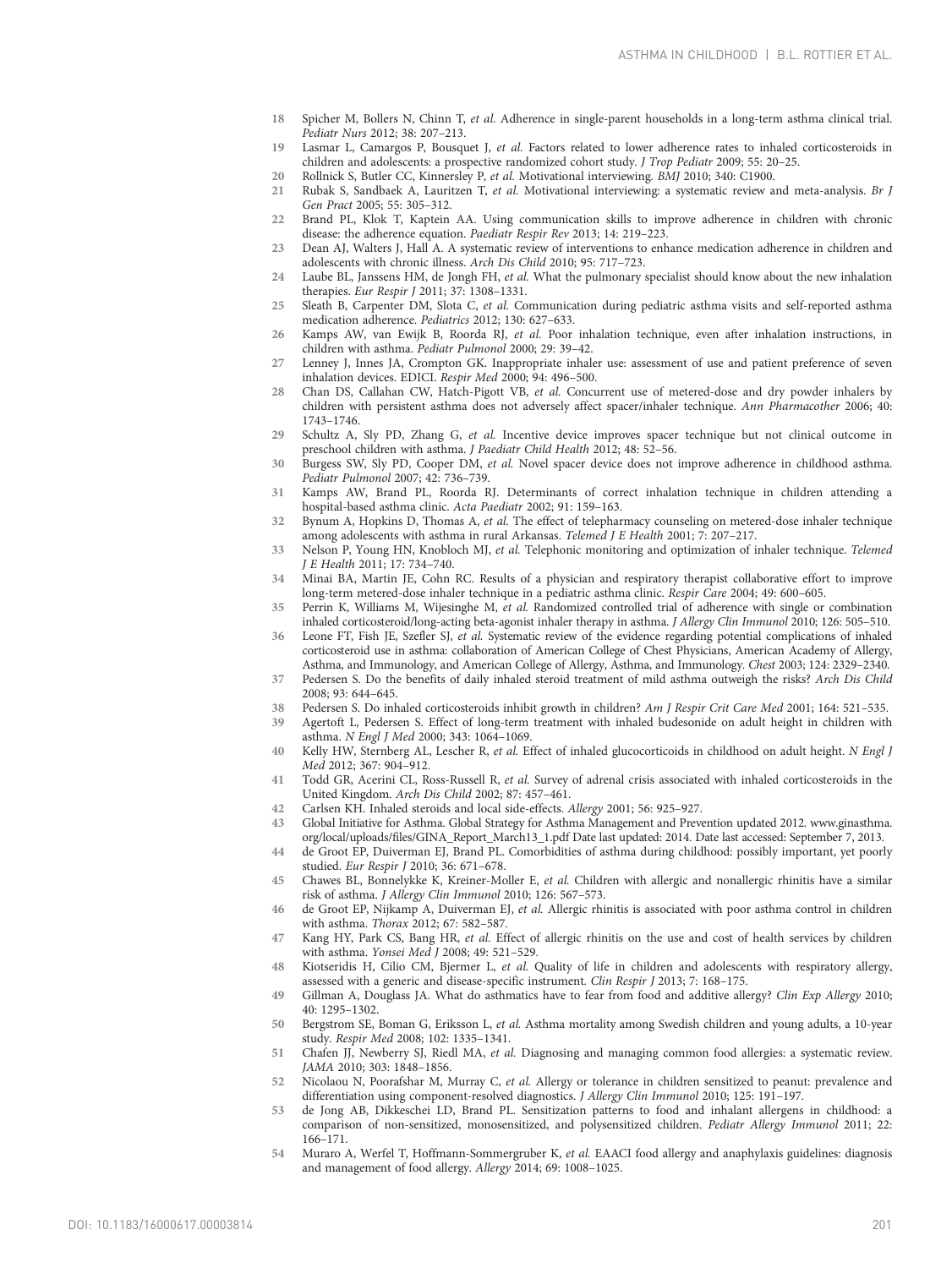- <span id="page-8-0"></span>55 Blondeau K, Mertens V, Dupont L, et al. The relationship between gastroesophageal reflux and cough in children with chronic unexplained cough using combined impedance-pH-manometry recordings. Pediatr Pulmonol 2011; 46: 286–294.
- 56 Tolia V, Vandenplas Y. Systematic review: the extra-oesophageal symptoms of gastro-oesophageal reflux disease in children. Aliment Pharmacol Ther 2009; 29: 258–272.
- Stordal K, Johannesdottir GB, Bentsen BS, et al. Acid suppression does not change respiratory symptoms in children with asthma and gastro-oesophageal reflux disease. Arch Dis Child 2005; 90: 956–960.
- 58 Holbrook JT, Wise RA, Gold BD, et al. Lansoprazole for children with poorly controlled asthma: a randomized controlled trial. JAMA 2012; 307: 373–381.
- 59 Corbo GM, Forastiere F, De Sario M, et al. Wheeze and asthma in children associations with body mass index, sports, television viewing, and diet. Epidemiology 2008; 19: 747–755.
- 60 Schachter LM, Peat JK, Salome CM. Asthma and atopy in overweight children. Thorax 2003; 58: 1031–1035.
- 61 Cibella F, Cuttitta G, La Grutta S, et al. A cross-sectional study assessing the relationship between BMI, asthma, atopy, and eNO among schoolchildren. Ann Allergy Asthma Immunol 2011; 107: 330–336.
- 62 Forno E, Lescher R, Strunk R, et al. Decreased response to inhaled steroids in overweight and obese asthmatic children. J Allergy Clin Immunol 2011; 127: 741–749.
- 63 O'Byrne PM, Pedersen S, Schatz M, et al. The poorly explored impact of uncontrolled asthma. Chest 2013; 143: 511–523.
- 64 Collins RA, Parsons F, Deverell M, et al. Risk factors for bronchial hyperresponsiveness in teenagers differ with sex and atopic status. J Allergy Clin Immunol 2011; 128: 301–307.
- 65 Kabir Z, Manning PJ, Holohan J, et al. Second-hand smoke exposure in cars and respiratory health effects in children. Eur Respir J 2009; 34: 629–633.
- 66 Vargas PA, Brenner B, Clark S, et al. Exposure to environmental tobacco smoke among children presenting to the emergency department with acute asthma: a multicenter study. Pediatr Pulmonol 2007; 42: 646-655.
- 67 Cook DG, Strachan DP. Summary of effects of parental smoking on the respiratory health of children and implications for research. Thorax 1999; 54: 357–365.
- 68 Chang MY, Hogan AD, Rakes GP, et al. Salivary cotinine levels in children presenting with wheezing to an emergency department. Pediatr Pulmonol 2000; 29: 257–263.
- 69 Gerald LB, Gerald JK, Gibson L, et al. Changes in environmental tobacco smoke exposure and asthma morbidity among urban school children. Chest 2009; 135: 911–916.
- 70 Morgan WJ, Crain EF, Gruchalla RS, et al. Results of a home-based environmental intervention among urban children with asthma. N Engl J Med 2004; 351: 1068–1080.
- Wilson SR, Yamada EG, Sudhakar R, et al. A controlled trial of an environmental tobacco smoke reduction intervention in low-income children with asthma. Chest 2001; 120: 1709–1722.
- 72 Priest N, Roseby R, Waters E, et al. Family and carer smoking control programmes for reducing children's exposure to environmental tobacco smoke. Cochrane Database Syst Rev 2008; 4: CD001746.
- 73 Wilson SR, Farber HJ, Knowles SB, et al. A randomized trial of parental behavioral counseling and cotinine feedback for lowering environmental tobacco smoke exposure in children with asthma results of the LET'S manage asthma trial. Chest 2011; 139: 581–590.
- 74 Galan I, Mayo E, Lopez MJ, et al. Validity of self-reported exposure to second-hand smoke in hospitality venues. Environ Res 2014; 133C: 1–3.
- 75 Plopper CG, Fanucchi MV. Do urban environmental pollutants exacerbate childhood lung diseases? Environ Health Perspect 2000; 108: A252–A253.
- 76 Pinkerton KE, Joad JP. The mammalian respiratory system and critical windows of exposure for children's health. Environ Health Perspect 2000; 108: Suppl. 3, 457–462.
- Kim JJ, Ambient Academy of Pediatrics Committee on Environmental Health. Ambient air pollution: health hazards to children. Pediatrics 2004; 114: 1699–1707.
- 78 Dietert RR, Etzel RA, Chen D, et al. Workshop to identify critical windows of exposure for children's health: immune and respiratory systems work group summary. Environ Health Perspect 2000; 108: Suppl. 3, 483–490.
- 79 HEI Panel on the Health Effects of Traffic-Related Air Pollution. Traffic-related air pollution: a critical review of the literature on emissions, exposure, and health effects report. HEI special Report. Boston, Health Effects Institute, 2010.
- 80 World Health Organization Europe. Effects of Air Pollution on Children's Health and Development. A Review of the Evidence. WHO Regional Office for Europe, Copenhagen, Denmark, 2005. [www.euro.who.int/\\_data/assets/pdf\\_file/](http://www.euro.who.int/_data/assets/pdf_file/0010/74728/E86575.pdf) [0010/74728/E86575.pdf](http://www.euro.who.int/_data/assets/pdf_file/0010/74728/E86575.pdf)
- 81 Spira-Cohen A, Chen LC, Kendall M, et al. Personal exposures to traffic-related air pollution and acute respiratory health among Bronx schoolchildren with asthma. Environ Health Perspect 2011; 119: 559–565.
- 82 Nastos PT, Paliatsos AG, Anthracopoulos MB, et al. Outdoor particulate matter and childhood asthma admissions in Athens, Greece: a time-series study. Environ Health 2010; 9: 45.
- 83 Gauderman WJ, Avol E, Gilliland F, et al. The effect of air pollution on lung development from 10 to 18 years of age. N Engl J Med 2004; 351: 1057–1067.
- 84 Torres-Duque C, Maldonado D, Perez-Padilla R, et al. Biomass fuels and respiratory diseases: a review of the evidence. Proc Am Thorac Soc 2008; 5: 577–590.
- 85 Lin TC, Krishnaswamy G, Chi DS. Incense smoke: clinical, structural and molecular effects on airway disease. Clin Mol Allergy 2008; 6: 3.
- 86 Wang IJ, Tsai CH, Chen CH, et al. Glutathione S-transferase, incense burning and asthma in children. Eur Respir J 2011; 37: 1371–1377.
- 87 Liu W, Zhang J, Hashim JH, et al. Mosquito coil emissions and health implications. Environ Health Perspect 2003; 111: 1454–1460.
- 88 Liu W, Zhang J, Hashim JH, et al. Mosquito coil smoke and respiratory health among Hong Kong Chinese: results of three epidemiological studies. Indoor Built Environ 1994; 3: 304–310.
- 89 Azizi BH, Henry RL. The effects of indoor environmental factors on respiratory illness in primary school children in Kuala Lumpur. Int J Epidemiol 1991; 20: 144–150.
- 90 Fagbule D, Ekanem EE. Some environmental risk factors for childhood asthma: a case-control study. Ann Trop Paediatr 1994; 14: 15–19.